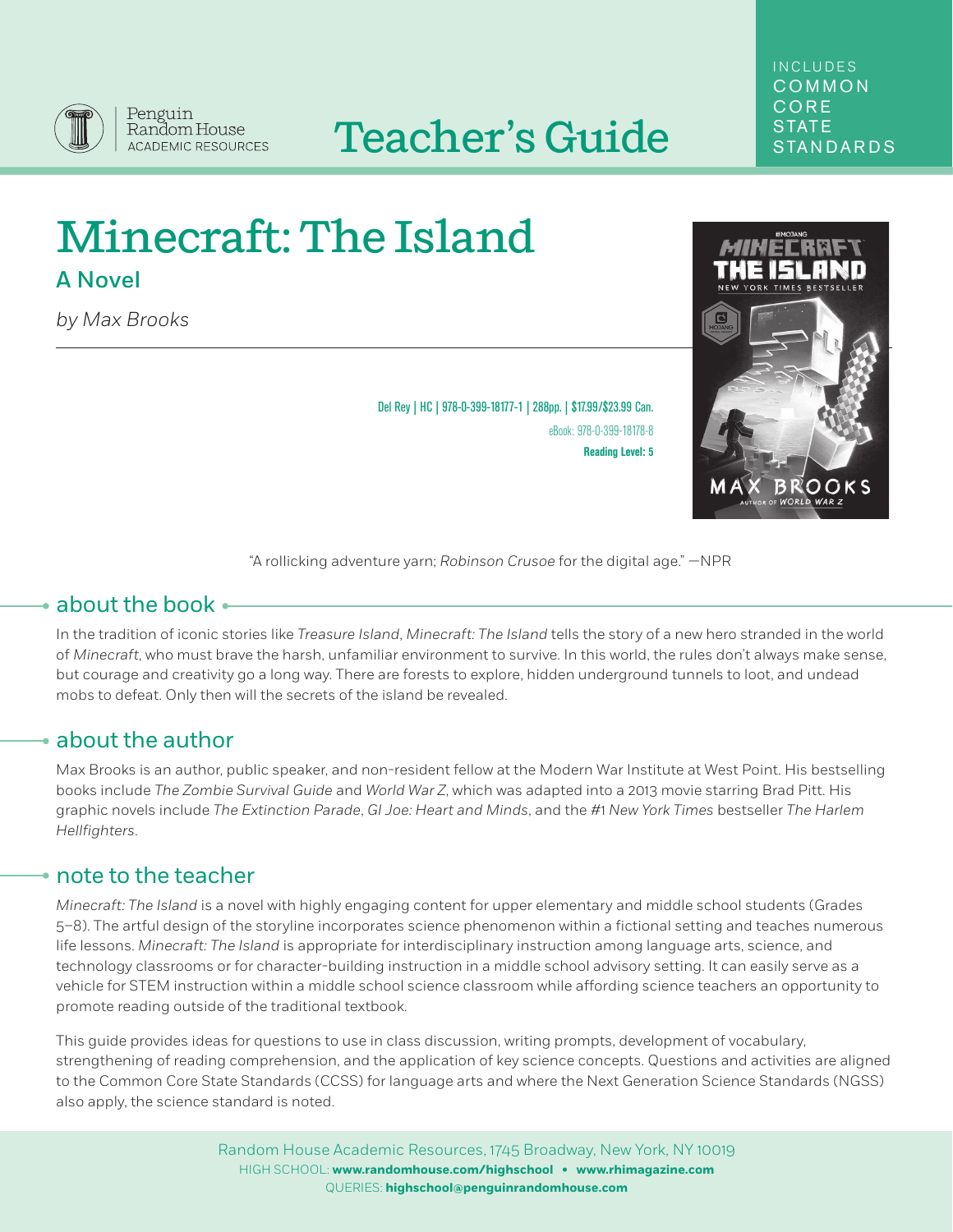## vocabulary acquisition and use

The novel is peppered with rich academic vocabulary and the high-interest content provides the motivation for students to master the unfamiliar terms given the right conditions. Use Marzano's research-based, "6 Steps for Teaching Vocabulary" as students navigate their way through the novel. The strategy is appropriate for all grade levels and content areas including STEM, language arts, and advisory courses. Employing deliberate instruction to develop students' vocabulary will accelerate learning for all students including English learners and reluctant readers. Implement these steps throughout the unit of study on *Minecraft: The Island*. Consider clumping vocabulary words when chapters have fewer new words for students (e.g. Chapters 3 & 4). For a detailed description and implementation hints for each of the six steps to support vocabulary development—description, restatement, non-linguistic representations, activities, student discussion, and games—visit tiny.cc/marzano.

#### **CCSS Literacy L.4**

Determine or clarify the meaning of unknown or multiple-meaning words and phrases based upon grade level reading and content, choosing flexibility from a range of strategies.

#### **CCSS Literacy L. 5**

Demonstrate understanding of figurative language, word relationships, and nuances in word meaning.

#### **CCSS Literacy L.6**

Acquire and use accurately grade-appropriate general academic and domain-specific words and phrases; gather vocabulary knowledge when considering a word or phrase important to comprehension or expression.

## $\rightarrow$  key vocabulary words by chapter

#### chapter 1: never give up

tentacles, desperation, adrenaline, uber-aware, predicament, resistance, propelled, hyperventilating, nauseous, angular, inventory, foraging, oblivion, appendage, divot, hovering, consume, meltdown, suspended, mantra

#### chapter 2: panic drowns thought

critical, sapling, absentmindedly, understatement, compartment, warehouse, scowling, deflating, dweeb, notion, summit, uninhabited, lagoon, impassible, barrier, guffaw, phlegmy, gargle, instinctively, mottled, sprinted, frantically, corpse, hallucination, amnesia

#### chapter 3: don't assume anything

suffocation, inhalation, marooned, skiff, hysteria, morphed

#### chapter 4: details make the difference

quivering, whimpering, frantically, slouching, splinter, tormentor, aggressive, passive

#### chapter 5: be grateful for what you have

zilch, stubby, gruesome, rejuvenating

#### chapter 6: overconfidence

2

delectable, inedible, irrational, cuboid, sauntering, frenzy, illuminated, rasped, chuffed, exultantly, cudgel, incandescence, incredulously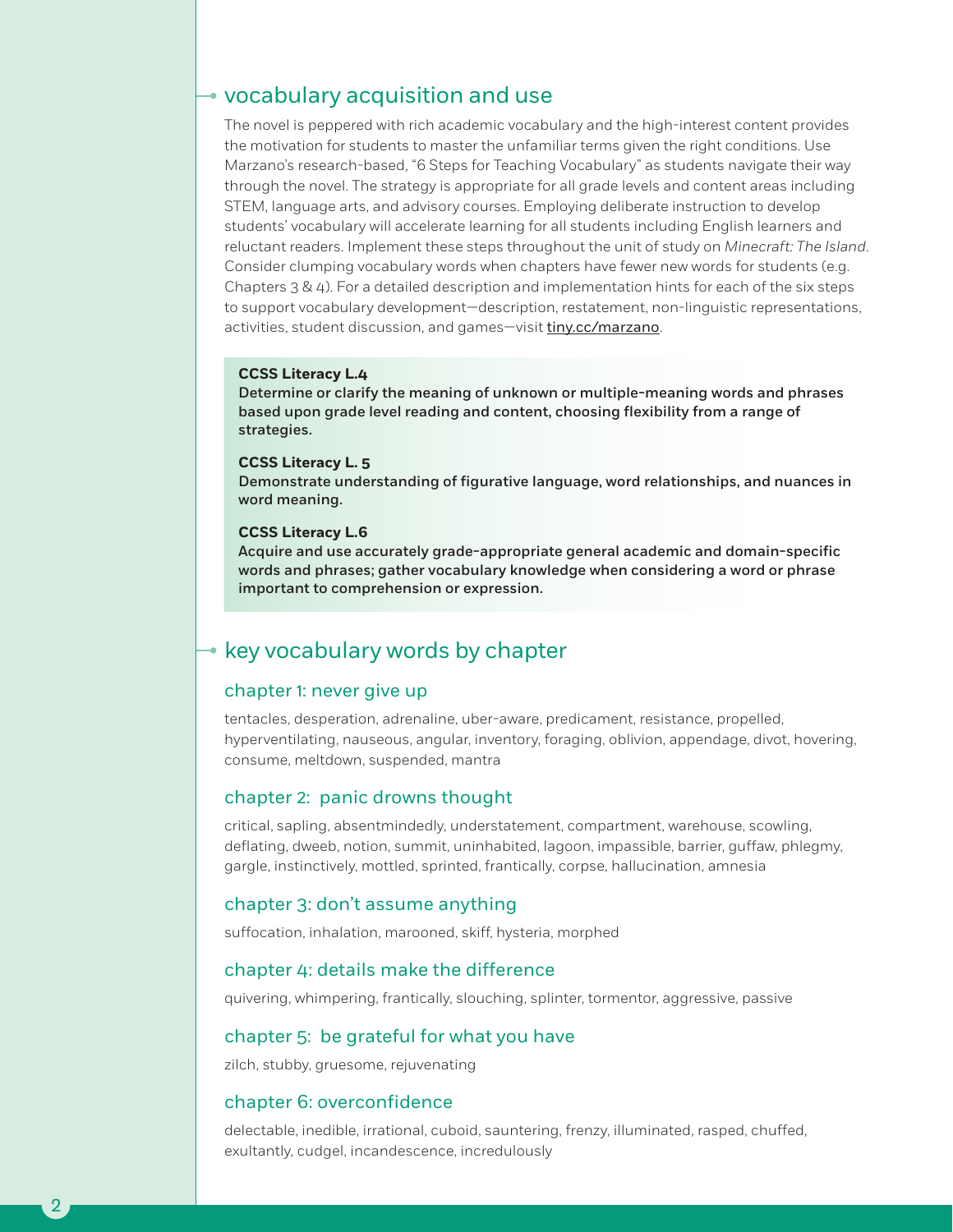#### chapter 7: take life in steps

instinctively, vicious, arachnid, oblige, albeit, pontificating

#### chapter 8: the way

combustible, skulked, emboldened, arthropods, detonate, humanoid, bulbous, carnivorous, mutant, claustrophobic

#### chapter 9: friends keep you sane

ventilation, lethal, tantrums, lactose, fetid, ravenousness, reminiscing, cannibal

#### chapter 10: nothing clears the mind like sleep

vermin, spawn, scavenger, carcasses, culinary, salivating, ironic, somnambulist, putrefaction, amphibian, joining, contemplation

#### chapter 11: courage is a full-time job

docile, cowering, anxiety, resolve, exultant, rasp, bobber, behemoth, enticing, baguette, chastising

#### chapter 12: risk and reward

inedible, exasperating, monotony, resounding, obliterate, lethal, deterred, projectile, bombardment, bone meal

#### chapter 13: when the world changes . . .

sarcastic, stampeding, dredged, grisly, skittered, involuntarily, recesses, quipped, arcane, granules, deduce, anvil

#### chapter 14: always be aware of your surroundings

defected, fluke, legitimately, adaptation, ancestors, coup-de-grace, dehydrated, omni-directional, immersion, quenching, riddled

#### chapter 15: take care of your environment so it can take care of you

entice, coaxing, vigilant, awestruck, gingerly, obsolete, horde, hypnotically, foe, ebbed, ether

#### chapter 16: everything has a price

proclamation, clad, cache, cowering, extinction, decadence, inimitable, surplus, reaffirmation, subconscious, euphoria, quirk, metaphor, meandered, savory, conscience

#### chapter 17: it's not failure that matters, but how you recover

shrouded, ravenous, oblivious, recoiling, paltry, peril, plaintive, carcass

#### chapter 18: when trying to tell yourself something, listen!

profound, perseverance, epiphany, monologue, compromise, gobsmacked, meandering, despising, ravaged, blanched, halfling, imp, inevitable, verve, vigilance, lair, peculiarity, mused, bolstered, notion, posse

#### chapter 19: books make the world bigger

expedition, looted, exultant, ricocheted, scenario, tome, sterile, repetitive, cavern, chasm, supping, cryptic, accursed

3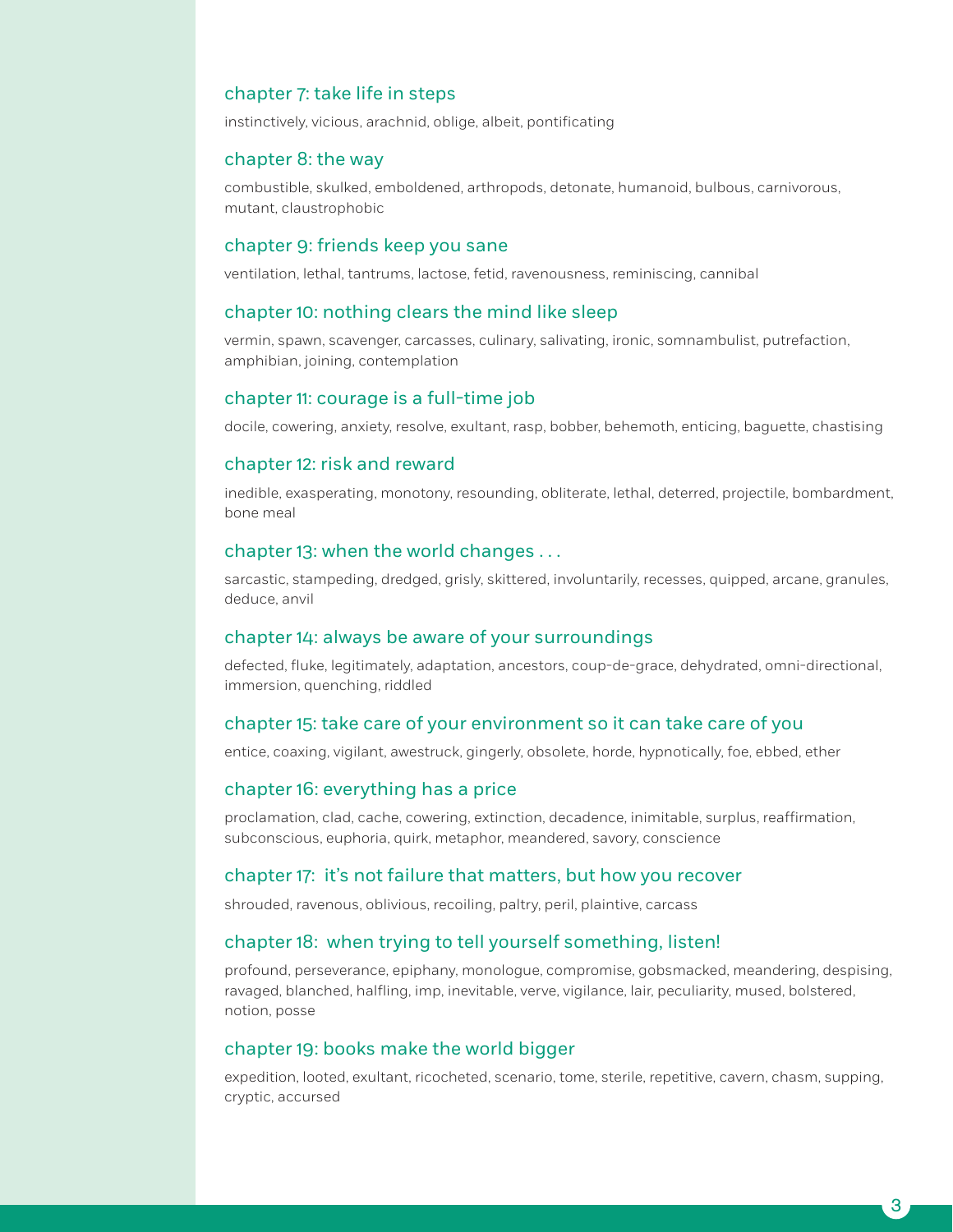#### chapter 20: revenge hurts only you

moseying, sabotage, invincible, scuttled, venom, toxins, parry, winced, noxious, DNA, revenge, groped, excruciating, devoured, nondescript

#### chapter 21: knowledge, like a seed, needs the right place to bloom

calorie, irrigation, pescatarian, navigation, meticulous

#### chapter 22: the end and the beginning

concussion, deluge

#### epilogue

gnawing, castaways

## $\bullet$  reading strategies to introduce the novel and support readers

#### key ideas & details

**CCSS-Literacy RI.1** Cite textual evidence to support analysis of what the text says explicitly as well as inferences drawn from the text.

1. Use the "Interactive Read Aloud" technique to introduce the novel. You may select the first few pages of the novel or an entire chapter depending upon the ages and reading abilities of your students. As you read, model effective reading strategies by sharing your predictions, connections, questions, and visualizations about the text with the class. Coach students to do the same as you collectively interact with the text. This allows reluctant readers and English learners time to focus on the content of the story without struggling with unfamiliar vocabulary and it engages all students in the story immediately.

#### integration of knowledge and ideas

**CCSS-Literacy RI.7** Integrate information presented in different media or formats (e.g. visually, quantitatively) as well as in words to develop a coherent understanding of a topic or issue.

1. In teams of three, have students sketch the Island on large sheets of butcher paper after reading the first three chapters of the novel. Features of the Island including the lagoon, Central Meadow, Disappointment Hill, and the gardens should be labeled along with a compass to indicate north, south, east, and west. Have the teams revisit their sketches as they progress through the novel, every three chapters or so, and add features including plants, animals, structures, and resources. This activity will build visualization skills, encourage students to reference evidence from the text, and promote academic conversations in and among teams. At the end of the novel, teams can compare the sketch they generated with the version provided in the online game version.

#### key ideas & details

4

**CCSS-Literacy RI.1** Cite textual evidence to support analysis of what the text says explicitly as well as inferences drawn from the text.

- 1. What problem solving methods does the Hero use to learn about the rules of the new world? Do some methods prove more effective than others? What is your evidence?
- 2. There are several examples of scientific laws or principles not "in play" in the novel. Identify five and explain the scientific laws or principles and how they are contradicted in the storyline.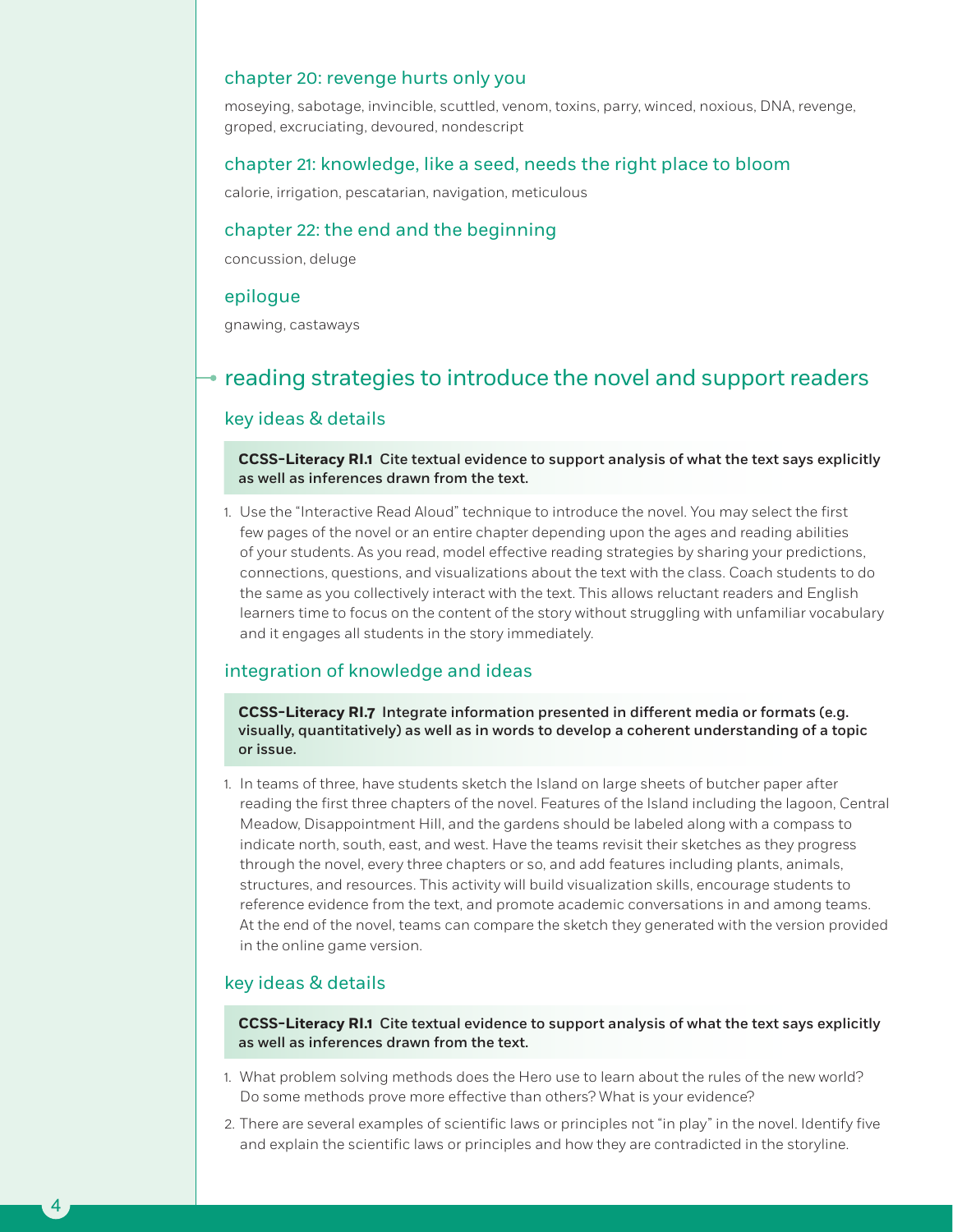#### text types and purposes

**CCSS-ELA Literacy. CCRA. W.1** Write arguments to support claims in an analysis of substantive topics or text using valid reasoning and relevant and sufficient evidence.

- 1. The Hero is seemingly transformed from the world as we know it into the game of *Minecraft*. Do you believe the Hero is human? State your claim, evidence, and reasoning. Include specific examples from the text in your written response.
- 2. At the beginning of the novel the Hero states, "I couldn't remember. I couldn't remember anything. . . ." and yet there is evidence in the text that the Hero remembers several scientific concepts from the old world. Find examples in the first three chapters of what the Hero does remember about the laws of science in the old world and explain in writing how the information is useful in making sense of the new world.

**NGSS-MS-LS3.A: Inheritance of Traits:** Variations of inherited traits between parent and offspring arise from genetic differences that result from the subset of chromosomes inherited.

3. How do the Hero's actions affect the biodiversity on the Island? Find two specific examples in the text and explain the implications to the Hero's survival.

**NGSS-MS-LS4.D: Biodiversity and Humans:** Changes in biodiversity can influence humans' resources, such as food, energy, and medicines, as well as ecosystem services that humans rely on—for example, water purification and recycling.

4. Draw the food web on the Island that includes the Hero and compare the trophic levels to a local food web in your community. What do you notice about the flow of energy in each web?

**NGSS-MS-LS2.B: Cycle of Matter and Energy Transfer in Ecosystems:** Food webs are models that demonstrate how matter and energy is transferred between producers, consumers, and decomposers as the three groups within an ecosystem.

5. The Hero leaves an extensive list of lessons learned from visiting the Island. With a team of two other students, draft three more lessons the novel teaches you and provide your reasoning with evidence from the text.

#### **CCSS-ELA Literacy. CCRA. W.2** Write informative/explanatory texts to examine a topic and convey ideas, concepts, and information through the selection, organization, and analysis of relevant content.

- 1. After reading chapters 1–7, write a "message in a bottle" from the Hero (140 characters only) that synthesizes the lessons learned thus far. After reading chapters 8–15 write another message providing additional advice for future visitors about survival on the Island. At the end of the novel, write one last message with the Hero's final words of advice. What "recipes" or steps would the Hero need to take to craft the ink, pen, paper, and glass bottle to send these messages? How do you know?
- 2. Water is one of the compounds immediately introduced in the storyline and becomes critical to help the Hero survive throughout the game. Compare the properties of water in the old world versus the game world using a Venn diagram. How does this impact the Hero's survival?

**NGSS-MS-PS1.A: Structures and Properties of Matter:** Substances are made from different types of atoms, which combine with one another in various ways. Atoms form molecules that range in size from two to thousands of atoms.

- 3. Research the biodiversity on an island of interest to you. It may be close to where you live or far away, deserted or heavily populated. Assess the health of the island and compare it to the health of the biodiversity found on the Hero's Island.
	- **NGSS-MS-LS2.C: Ecosystem Dynamics, Functioning, and Resilience:** Biodiversity describes the variety of species found in Earth's terrestrial and oceanic ecosystems. The completeness or integrity of any ecosystem's biodiversity is often used as a measure of its health.

5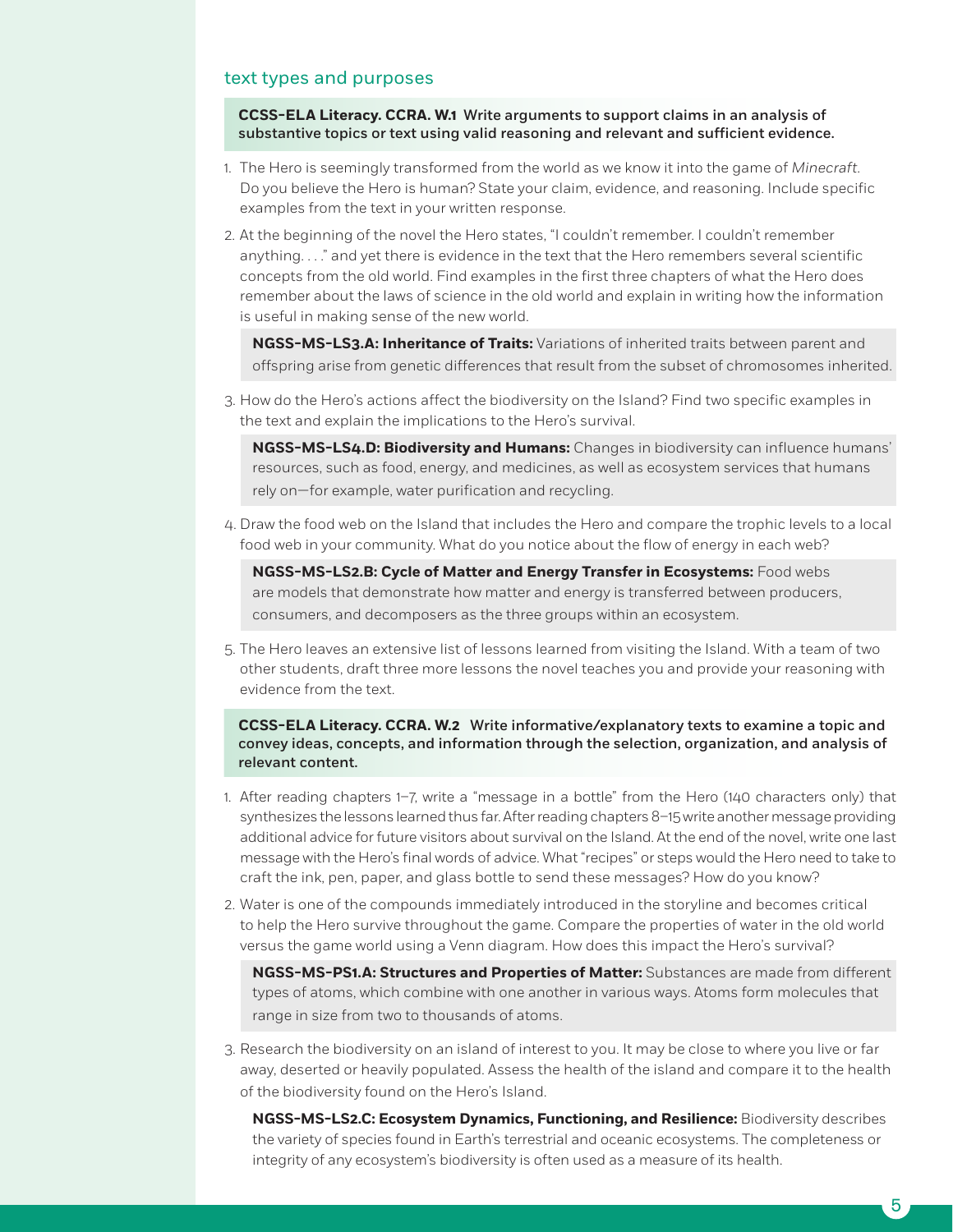#### craft and structure

**CCSS-Literacy RI. 5** Analyze how a particular sentence, chapter, scene, or stanza fits into the overall structure of a text and contributes to the development of the theme, setting, or plot.

- 1. When the Hero builds his last house, he begins to decorate it with pictures. What is the significance of the two different images described on page 213? If you are not sure, how can you find out?
- 2. The Hero's compass always points to the "original spawning point" (page 254). What is the impact of this on the Hero's ability to navigate? Explain the significance of the location where the Hero was "spawned."
- 3. The Hero compares evolution of his crafting to various historical time periods including the Stone Age, Iron Age, and Industrial Age. How does his journey also relate to the Computer Age? Research the major characteristics associated with the Computer Age and provide examples to support your stance. Does the process of moving from one "Age" to the next fundamentally change the Hero's life? Provide rationale to support your answer.
- 4. At the end of the novel, the Hero states, ". . . I hope you've learned that in this world of mines and crafting, the most important thing you can craft is yourself." How does this statement relate to the song lyrics referenced on page 26 and page 214 from "Once in a Lifetime," by the Talking Heads? What is the significance to the lessons the author wants you to take away? Reference the full set of lyrics and the meaning of the song at tiny.cc/onceinalifetime.

## $\bullet$  related activities

6

**NGSS-MSETS1-1** Define criteria and constraints of a design problem with sufficient precision to ensure a successful solution, taking into account relevant scientific principals and potential impacts on people and the natural environment that may limit possible solutions.

1. Scientists and engineers use different problem-solving models to answer questions and design solutions to challenges or problems. Use OSCAR, an easy-to-remember problem solving method, to design a house for your survival on the Island. Remember it needs to be monster proof, weather proof, practical, and may even be aesthetically pleasing. If you have *Minecraft* available, build your house in the creative mode. Refer to pages 71 and 90 for ideas to help you with scale. Compare your results to your classmates' before completing the reflection section of the OSCAR problem solving model.

#### OSCAR: An Easy-to-Remember Problem-Solving Method

Credit: John Bennett, Jr., Emeritus Engineering Professor, Midlothian, VA

**Objective:** What design challenge are you presented with and what constraints are placed upon you?

Speedbumps: What is slowing you down at this moment from reaching your objective? (e.g. resources, ratios of player to house or room size, location on the Island, etc.)

Considerations: What are all the practical solutions/designs you could use to reach your objective or goal? Record your ideas and then select the one that is the best solution.

Answer: Record your ideas for the house design, including a sketch to scale. Report any appropriate data that relates to the objective such as ratios of the player size to the rooms and general floor plan of the house.

Reflection: How did you do? What worked well and what changes or improvements would you make to your design if you could start over again? How did your solution compare to other solutions?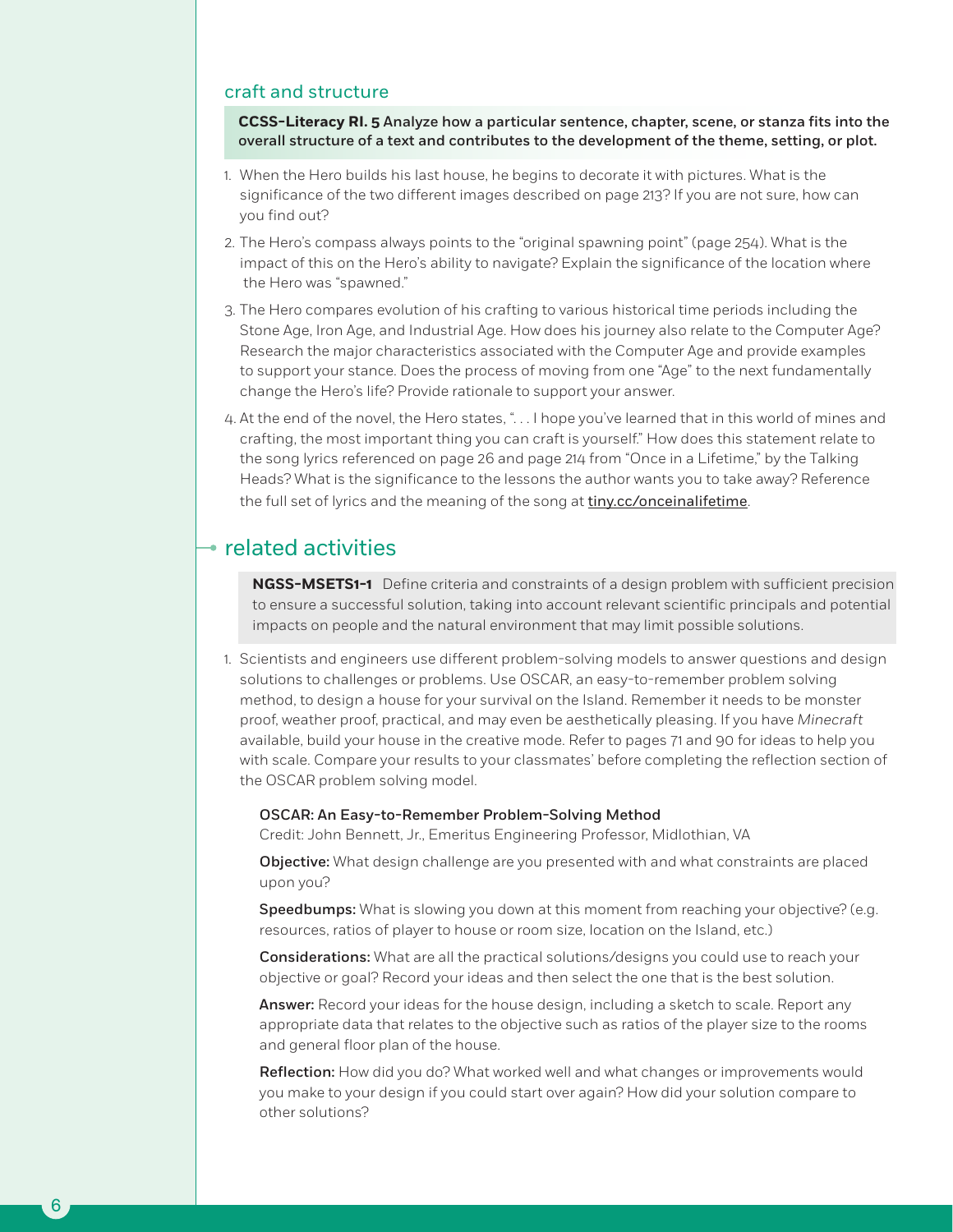2. Learning the "Game" of Science

The Hero in the novel figures out the rules of the game by playing the game and using various problem-solving techniques. Select one of the game versions (Beta, Gamma, Delta, Psi, or Theta) from the "Game" of Science website, tiny.cc/gameofscience. You and your team will find a gameboard, playing pieces, and a brief history of the game as played by two players. Your job, like the Hero on the Island, is to figure out the rules and the goal of the game. Don't look for answers from the authors, they will tell you to persevere, as referenced in "The Way of the Cube!"

#### **CCSS-ELA LITERACY W.9** Draw evidence from literary or informational texts to support analysis, reflection, and research.

1. The Hero to the Island reveals the ultimate lesson of the new world, "growth doesn't come from a comfort zone, but from leaving it." Research a recent breakthrough in STEM (Science, Technology, Engineering, and Mathematics). It can be any breakthrough that interests you. Perhaps a robotic fly, a lightweight 3-D camera, or the latest and fastest rollercoaster! Design an infographic to provide information about the breakthrough and its creator. As part of the infographic, answer the question: How did this breakthrough make its creator(s) leave his or her comfort zone? One source where you can find STEM breakthroughs is tiny.cc/breakthroughs. Infographic templates can be found at Easel.ly (www.easel.ly) or Infogram (infogram.com).

**NGSS-MS-ETS1.C: Optimizing the Design Solution:** The iterative process of testing the most promising solutions and modifying what is proposed on the basis of the test results leads to greater refinement and ultimately to an optimal solution.

2. The Hero collects spider silk as a crafting resource. How does the Hero use the silk and what constraints does using this resource present? Do you think spider silk is a valuable resource in our world? What potential uses do you think spider silk may have? Record the collective thinking of the class before and after reading the following article: tiny.cc/spidersilk.

**NGSS-MS-ETS1.C: Optimizing the Design Solution:** The iterative process of testing the most promising solutions and modifying what is proposed on the basis of the test results leads to greater refinement and ultimately to an optimal solution.

3. The Hero builds and uses a compass to navigate around the Island. Build a homemade compass and compare its effectiveness in navigating around your school yard or school building with orienteering directions provided by your teacher. Compare the effectiveness of a compass typically used in orienteering to navigate with teacher-generated instructions. Write a short journal entry to explain to a traveler how to use a compass to navigate around your school campus or school yard. Include information on how the electromagnetic forces allow the compass to function as a navigational tool and why one tool may be more helpful. Instructions for building a homemade compass can be found at tiny.cc/makeacompass.

 **NGSS-MS-PS2.B: Types of Interactions:** Electric and magnetic (electromagnetic) forces can be attractive or repulsive, and their sizes depend on the magnitudes of the charges, currents, or magnetic strengths involved and on the distances between the interacting objects.

4. Explore the work of mining engineers at tiny.cc/miningengineers. Compare and contrast their work with the mining practices in *Minecraft*. Play the Cookie Mining Game (tiny.cc/ cookiemining), a short game to learn about the economic and environmental realities involved in mining resources. What challenges do mining engineers face that the Hero did not?

**NGSS-ESS3.C: Human Impacts on Systems:** Typically as human populations and per capita consumption of natural resources increase, so do the negative impact on Earth unless the activities and technologies involved are engineered otherwise.